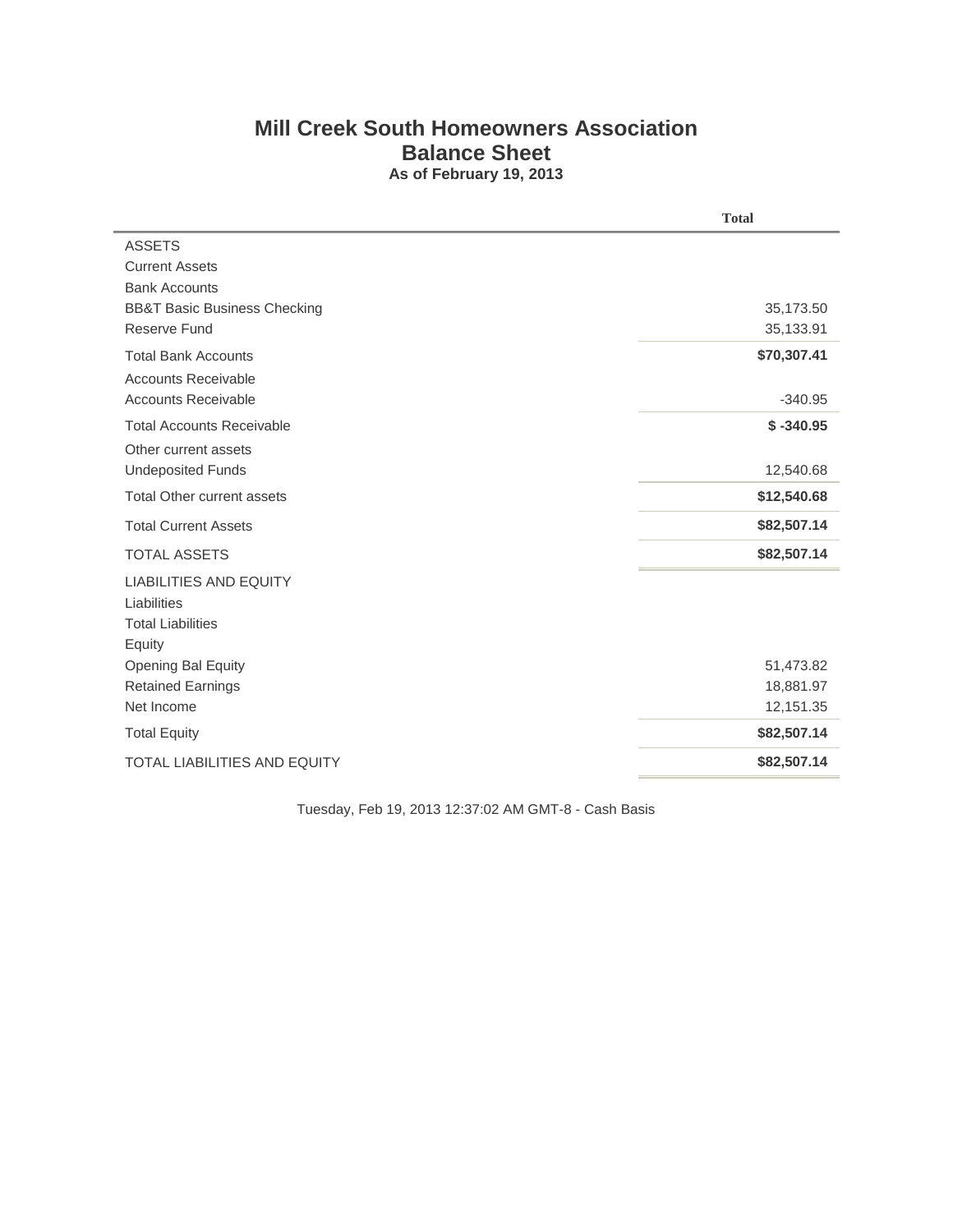## **Mill Creek South Homeowners Association Profit & Loss January 1 - February 19, 2013**

|                                 | <b>Total</b> |
|---------------------------------|--------------|
| Income                          |              |
| <b>Collection Costs</b>         | 15.00        |
| Dues                            | 11,982.00    |
| Misc. Income                    | 38.02        |
| <b>Services</b>                 | $-15.00$     |
| <b>Total Income</b>             | \$12,020.02  |
| Cost of Goods Sold              |              |
| Mailboxes/paint for homeowners  | $-270.00$    |
| <b>Total Cost of Goods Sold</b> | $$ -270.00$  |
| <b>Gross Profit</b>             | \$12,290.02  |
| <b>Expenses</b>                 |              |
| <b>Bank Service Fees</b>        | 121.00       |
| Lighting, Repairs & Electricity | 19.16        |
| <b>Total Expenses</b>           | \$140.16     |
| Net Operating Income            | \$12,149.86  |
| Other Income                    |              |
| Interest Income                 | 1.49         |
| <b>Total Other Income</b>       | \$1.49       |
| Net Other Income                | \$1.49       |
| Net Income                      | \$12,151.35  |

Tuesday, Feb 19, 2013 12:37:02 AM GMT-8 - Cash Basis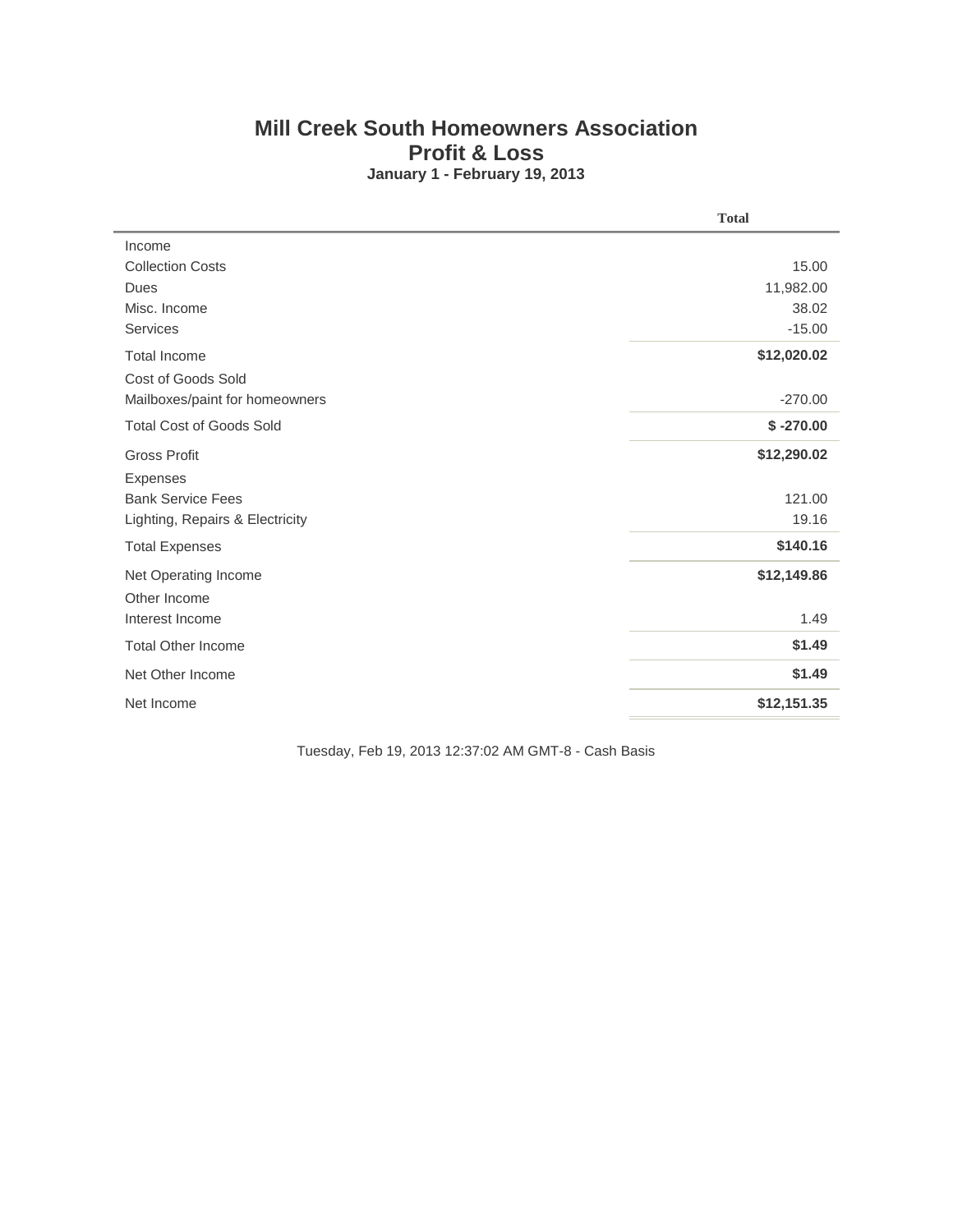## **Mill Creek South Homeowners Association Profit & Loss Since January 20, 2013**

|                                 | <b>Total</b> |  |  |  |
|---------------------------------|--------------|--|--|--|
| Income                          |              |  |  |  |
| <b>Collection Costs</b>         | 15.00        |  |  |  |
| Dues                            | 11,822.00    |  |  |  |
| Misc. Income                    | 38.02        |  |  |  |
| <b>Total Income</b>             | \$11,875.02  |  |  |  |
| Cost of Goods Sold              |              |  |  |  |
| Mailboxes/paint for homeowners  | $-270.00$    |  |  |  |
| <b>Total Cost of Goods Sold</b> | $$ -270.00$  |  |  |  |
| <b>Gross Profit</b>             | \$12,145.02  |  |  |  |
| Expenses                        |              |  |  |  |
| <b>Bank Service Fees</b>        | 116.00       |  |  |  |
| Lighting, Repairs & Electricity | 19.16        |  |  |  |
| <b>Total Expenses</b>           | \$135.16     |  |  |  |
| Net Operating Income            | \$12,009.86  |  |  |  |
| Other Income                    |              |  |  |  |
| Interest Income                 | 1.49         |  |  |  |
| <b>Total Other Income</b>       | \$1.49       |  |  |  |
| Net Other Income                | \$1.49       |  |  |  |
| Net Income                      | \$12,011.35  |  |  |  |

Tuesday, Feb 19, 2013 12:37:05 AM GMT-8 - Cash Basis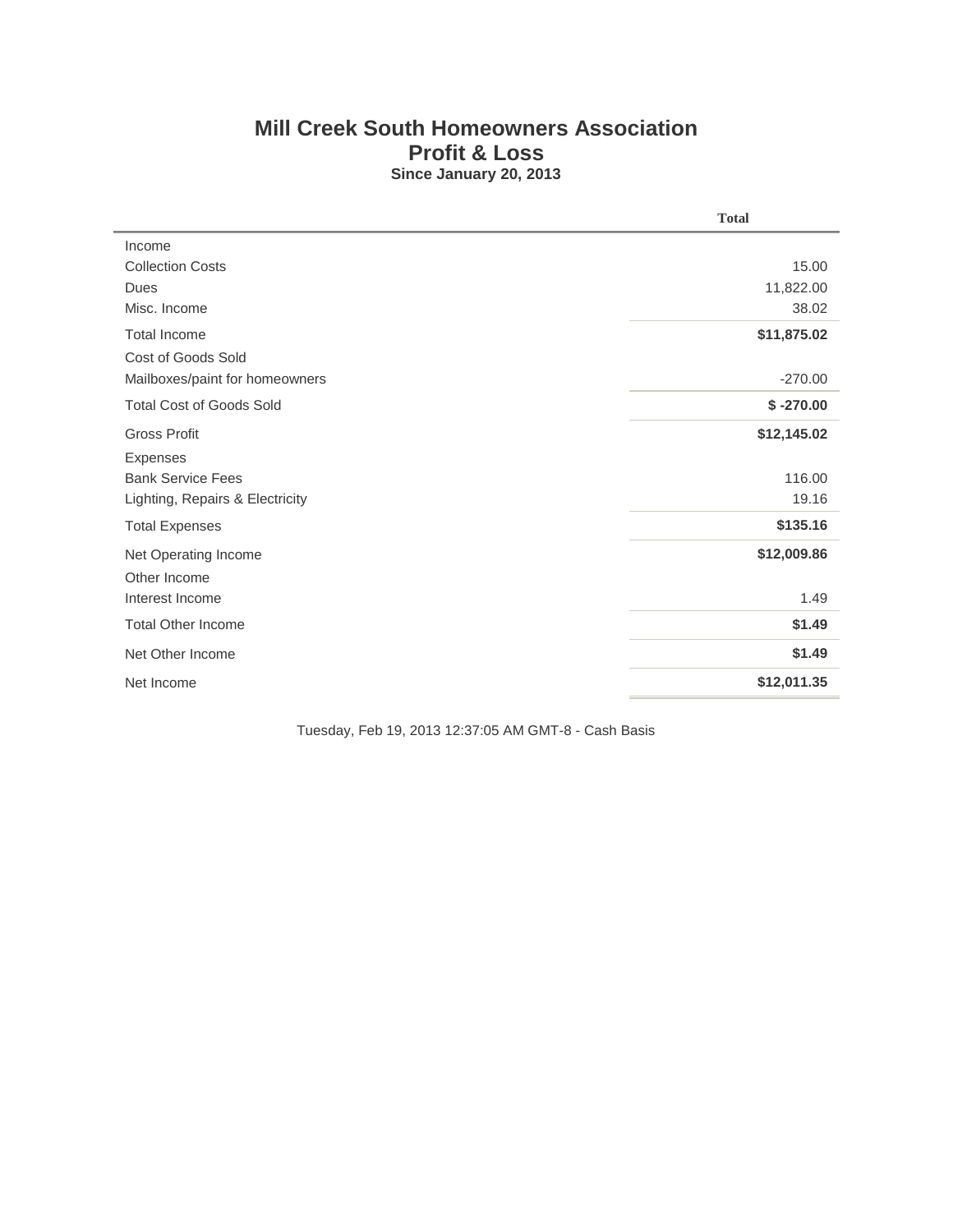## **Mill Creek South Homeowners Association Profit & Loss Detail**

**Since January 20, 2013**

| <b>Date</b>                       | <b>Transaction Type</b> | <b>Num</b> | <b>Name</b>                      | <b>Memo/Description</b>                             | <b>Split</b>           | <b>Amount</b> | <b>Balance</b> |
|-----------------------------------|-------------------------|------------|----------------------------------|-----------------------------------------------------|------------------------|---------------|----------------|
| <b>Ordinary Income/Expenses</b>   |                         |            |                                  |                                                     |                        |               |                |
| <b>Income</b>                     |                         |            |                                  |                                                     |                        |               |                |
| <b>Collection Costs</b>           |                         |            |                                  |                                                     |                        |               |                |
| 01/26/2013                        | Invoice                 | 1524       | 1455 STONEY<br><b>CREEK</b>      | <b>Returned Check Fee</b>                           | Accounts<br>Receivable | 15.00         | 15.00          |
| <b>Total for Collection Costs</b> |                         |            |                                  |                                                     |                        | \$15.00       |                |
| <b>Dues</b>                       |                         |            |                                  |                                                     |                        |               |                |
| 01/26/2013                        | Invoice                 | 1722       | 1600 STONEY<br><b>CREEK</b>      | Mill Creek South<br><b>Association Dues</b>         | Accounts<br>Receivable | 85.00         | 85.00          |
| 01/26/2013                        | Invoice                 | 1524       | 1455 STONEY<br><b>CREEK</b>      | Annual Homeowner<br>Association dues for 1<br>year. | Accounts<br>Receivable | 85.00         | 170.00         |
| 01/26/2013                        | Invoice                 | 1561       | 1654 SHADY<br><b>GROVE</b>       | Mill Creek South<br><b>Association Dues</b>         | Accounts<br>Receivable | 85.00         | 255.00         |
| 02/10/2013                        | Invoice                 | 1595       | 1651 SHADY<br><b>GROVE CT</b>    | Mill Creek South<br><b>Association Dues</b>         | Accounts<br>Receivable | 25.00         | 280.00         |
| 02/10/2013                        | Invoice                 | 1593       | 1621 SHADY<br><b>GROVE</b>       | Mill Creek South<br><b>Association Dues</b>         | Accounts<br>Receivable | 85.00         | 365.00         |
| 02/10/2013                        | Invoice                 | 1589       | 1766 STONEY<br><b>CREEK</b>      | Mill Creek South<br><b>Association Dues</b>         | Accounts<br>Receivable | 85.00         | 450.00         |
| 02/10/2013                        | Invoice                 | 1587       | 1757 STONEY<br><b>CREEK</b>      | Mill Creek South<br><b>Association Dues</b>         | Accounts<br>Receivable | 85.00         | 535.00         |
| 02/10/2013                        | Invoice                 | 1586       | 1753 STONEY<br><b>CREEK</b>      | <b>Mill Creek South</b><br><b>Association Dues</b>  | Accounts<br>Receivable | 85.00         | 620.00         |
| 02/10/2013                        | Invoice                 | 1584       | 1733 SHADY<br><b>GROVE</b>       | Mill Creek South<br><b>Association Dues</b>         | Accounts<br>Receivable | 85.00         | 705.00         |
| 02/10/2013                        | Invoice                 | 1582       | 1719 SHADY<br><b>GROVE</b>       | Mill Creek South<br><b>Association Dues</b>         | Accounts<br>Receivable | 85.00         | 790.00         |
| 02/10/2013                        | Invoice                 | 1581       | <b>1715 ARROW</b><br><b>WOOD</b> | <b>Mill Creek South</b><br><b>Association Dues</b>  | Accounts<br>Receivable | 85.00         | 875.00         |
| 02/10/2013                        | Invoice                 | 1580       | <b>1710 ARROW</b><br><b>WOOD</b> | Mill Creek South<br><b>Association Dues</b>         | Accounts<br>Receivable | 85.00         | 960.00         |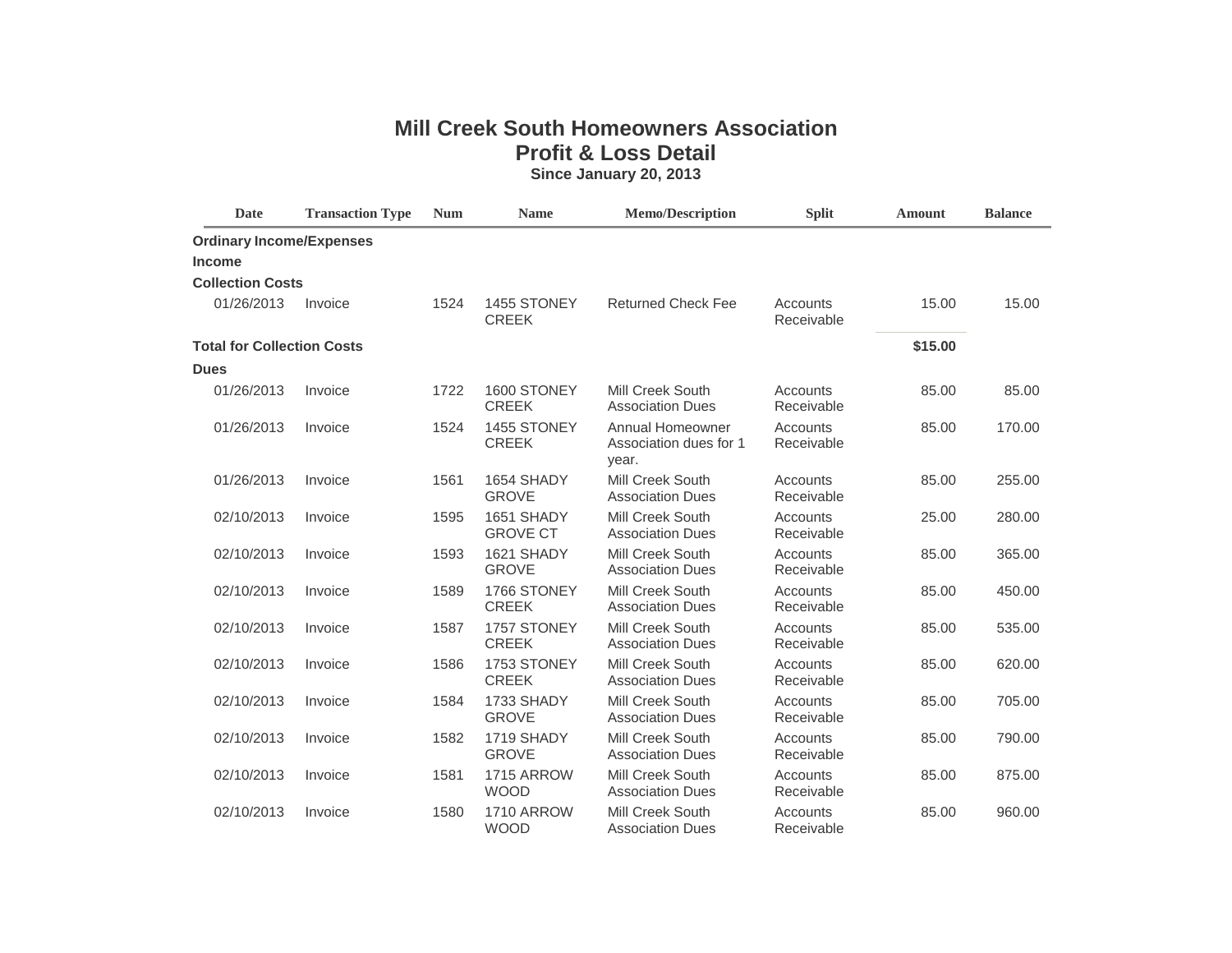| 02/10/2013 | Invoice | 1579 | 1701 STONEY<br><b>CREEK</b>      | <b>Mill Creek South</b><br><b>Association Dues</b> | Accounts<br>Receivable | 85.00 | 1,045.00 |
|------------|---------|------|----------------------------------|----------------------------------------------------|------------------------|-------|----------|
| 02/10/2013 | Invoice | 1575 | 1697 STONEY<br><b>CREEK</b>      | Mill Creek South<br><b>Association Dues</b>        | Accounts<br>Receivable | 85.00 | 1,130.00 |
| 02/10/2013 | Invoice | 1571 | 1770 STONEY<br><b>CREEK</b>      | Mill Creek South<br><b>Association Dues</b>        | Accounts<br>Receivable | 85.00 | 1,215.00 |
| 02/10/2013 | Invoice | 1568 | 1648 STONEY<br><b>CREEK</b>      | Mill Creek South<br><b>Association Dues</b>        | Accounts<br>Receivable | 85.00 | 1,300.00 |
| 02/10/2013 | Invoice | 1567 | 1709 STONEY<br><b>CREEK</b>      | Mill Creek South<br><b>Association Dues</b>        | Accounts<br>Receivable | 85.00 | 1,385.00 |
| 02/10/2013 | Invoice | 1566 | 1725 STONEY<br><b>CREEK</b>      | Mill Creek South<br><b>Association Dues</b>        | Accounts<br>Receivable | 85.00 | 1,470.00 |
| 02/10/2013 | Invoice | 1565 | 1641 STONEY<br><b>CREEK</b>      | Mill Creek South<br><b>Association Dues</b>        | Accounts<br>Receivable | 85.00 | 1,555.00 |
| 02/10/2013 | Invoice | 1560 | 1725 SHADY<br><b>GROVE</b>       | Mill Creek South<br><b>Association Dues</b>        | Accounts<br>Receivable | 85.00 | 1,640.00 |
| 02/10/2013 | Invoice | 1558 | 1721 ARROW<br><b>WOOD</b>        | Mill Creek South<br><b>Association Dues</b>        | Accounts<br>Receivable | 85.00 | 1,725.00 |
| 02/10/2013 | Invoice | 1557 | 1720 SHADY<br><b>GROVE</b>       | Mill Creek South<br><b>Association Dues</b>        | Accounts<br>Receivable | 85.00 | 1,810.00 |
| 02/10/2013 | Invoice | 1548 | 1642 SHADY<br><b>GROVE</b>       | <b>Mill Creek South</b><br><b>Association Dues</b> | Accounts<br>Receivable | 85.00 | 1,895.00 |
| 02/10/2013 | Invoice | 1544 | 1627 STONEY<br><b>CREEK</b>      | Mill Creek South<br><b>Association Dues</b>        | Accounts<br>Receivable | 85.00 | 1,980.00 |
| 02/10/2013 | Invoice | 1540 | 1615 SHADY<br><b>GROVE</b>       | Mill Creek South<br><b>Association Dues</b>        | Accounts<br>Receivable | 85.00 | 2,065.00 |
| 02/10/2013 | Invoice | 1533 | 1769 STONEY<br><b>CREEK</b>      | Mill Creek South<br><b>Association Dues</b>        | Accounts<br>Receivable | 85.00 | 2,150.00 |
| 02/10/2013 | Invoice | 1539 | 1609<br>SAGEWOOD                 | Mill Creek South<br><b>Association Dues</b>        | Accounts<br>Receivable | 85.00 | 2,235.00 |
| 02/10/2013 | Invoice | 1536 | 1645 SHADY<br><b>GROVE</b>       | Mill Creek South<br><b>Association Dues</b>        | Accounts<br>Receivable | 85.00 | 2,320.00 |
| 02/10/2013 | Invoice | 1535 | 1778 STONEY<br><b>CREEK</b>      | Mill Creek South<br><b>Association Dues</b>        | Accounts<br>Receivable | 85.00 | 2,405.00 |
| 02/10/2013 | Invoice | 1531 | <b>1705 ARROW</b><br><b>WOOD</b> | Mill Creek South<br><b>Association Dues</b>        | Accounts<br>Receivable | 85.00 | 2,490.00 |
| 02/10/2013 | Invoice | 1530 | 1688 STONEY<br><b>CREEK</b>      | Mill Creek South<br><b>Association Dues</b>        | Accounts<br>Receivable | 85.00 | 2,575.00 |
| 02/10/2013 | Invoice | 1528 | 265                              | Mill Creek South                                   | Accounts               | 85.00 | 2,660.00 |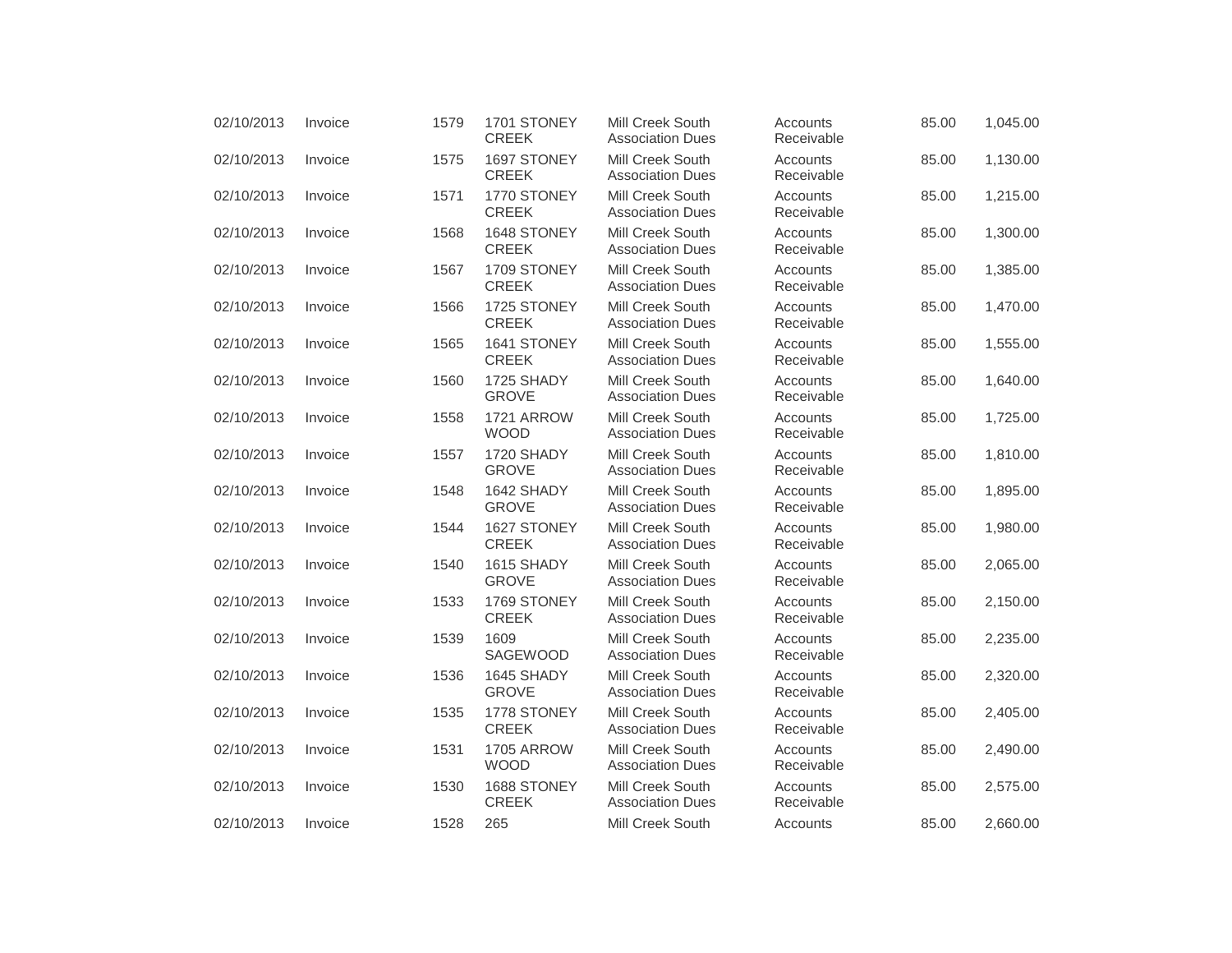|            |         |      | <b>HOMESTEAD</b>                     | <b>Association Dues</b>                     | Receivable             |       |          |
|------------|---------|------|--------------------------------------|---------------------------------------------|------------------------|-------|----------|
| 02/10/2013 | Invoice | 1734 | 1618 SHADY<br><b>GROVE</b>           | Mill Creek South<br><b>Association Dues</b> | Accounts<br>Receivable | 82.00 | 2,742.00 |
| 02/10/2013 | Invoice | 1732 | 1613<br><b>SAGEWOOD</b>              | Mill Creek South<br><b>Association Dues</b> | Accounts<br>Receivable | 85.00 | 2,827.00 |
| 02/10/2013 | Invoice | 1731 | 1608 STONEY<br><b>CREEK</b>          | Mill Creek South<br><b>Association Dues</b> | Accounts<br>Receivable | 85.00 | 2,912.00 |
| 02/10/2013 | Invoice | 1730 | 1616<br>SAGEWOOD                     | Mill Creek South<br><b>Association Dues</b> | Accounts<br>Receivable | 85.00 | 2,997.00 |
| 02/10/2013 | Invoice | 1726 | 1603 STONEY<br><b>CREEK</b>          | Mill Creek South<br><b>Association Dues</b> | Accounts<br>Receivable | 85.00 | 3,082.00 |
| 02/10/2013 | Invoice | 1723 | 1604 STONEY<br><b>CREEK</b>          | Mill Creek South<br><b>Association Dues</b> | Accounts<br>Receivable | 85.00 | 3,167.00 |
| 02/10/2013 | Invoice | 1719 | 1524 STONEY<br><b>CREEK</b>          | Mill Creek South<br><b>Association Dues</b> | Accounts<br>Receivable | 85.00 | 3,252.00 |
| 02/10/2013 | Invoice | 1718 | 1508 STONEY<br><b>CREEK</b>          | Mill Creek South<br><b>Association Dues</b> | Accounts<br>Receivable | 85.00 | 3,337.00 |
| 02/10/2013 | Invoice | 1716 | 1515 STONEY<br><b>CREEK</b>          | Mill Creek South<br><b>Association Dues</b> | Accounts<br>Receivable | 85.00 | 3,422.00 |
| 02/10/2013 | Invoice | 1713 | 1455 STONEY<br><b>CREEK</b>          | Mill Creek South<br><b>Association Dues</b> | Accounts<br>Receivable | 85.00 | 3,507.00 |
| 02/10/2013 | Invoice | 1712 | 1445 STONEY<br><b>CREEK</b>          | Mill Creek South<br><b>Association Dues</b> | Accounts<br>Receivable | 85.00 | 3,592.00 |
| 02/10/2013 | Invoice | 1711 | 1605 STONEY<br><b>CREEK</b>          | Mill Creek South<br><b>Association Dues</b> | Accounts<br>Receivable | 70.00 | 3,662.00 |
| 02/10/2013 | Invoice | 1709 | 1525 STONEY<br><b>CREEK</b>          | Mill Creek South<br><b>Association Dues</b> | Accounts<br>Receivable | 85.00 | 3,747.00 |
| 02/10/2013 | Invoice | 1707 | 1611 STONEY<br><b>CREEK</b>          | Mill Creek South<br><b>Association Dues</b> | Accounts<br>Receivable | 85.00 | 3,832.00 |
| 02/10/2013 | Invoice | 1706 | 1602<br>SAGEWOOD                     | Mill Creek South<br><b>Association Dues</b> | Accounts<br>Receivable | 85.00 | 3,917.00 |
| 02/10/2013 | Invoice | 1702 | 1556 STONEY<br><b>CREEK</b>          | Mill Creek South<br><b>Association Dues</b> | Accounts<br>Receivable | 85.00 | 4,002.00 |
| 02/10/2013 | Invoice | 1699 | 1617<br><b>SAGEWOOD</b><br><b>DR</b> | Mill Creek South<br><b>Association Dues</b> | Accounts<br>Receivable | 85.00 | 4,087.00 |
| 02/10/2013 | Invoice | 1698 | 1532 STONEY<br><b>CREEK</b>          | Mill Creek South<br><b>Association Dues</b> | Accounts<br>Receivable | 85.00 | 4,172.00 |
| 02/10/2013 | Invoice | 1697 | 306                                  | <b>Mill Creek South</b>                     | Accounts               | 85.00 | 4,257.00 |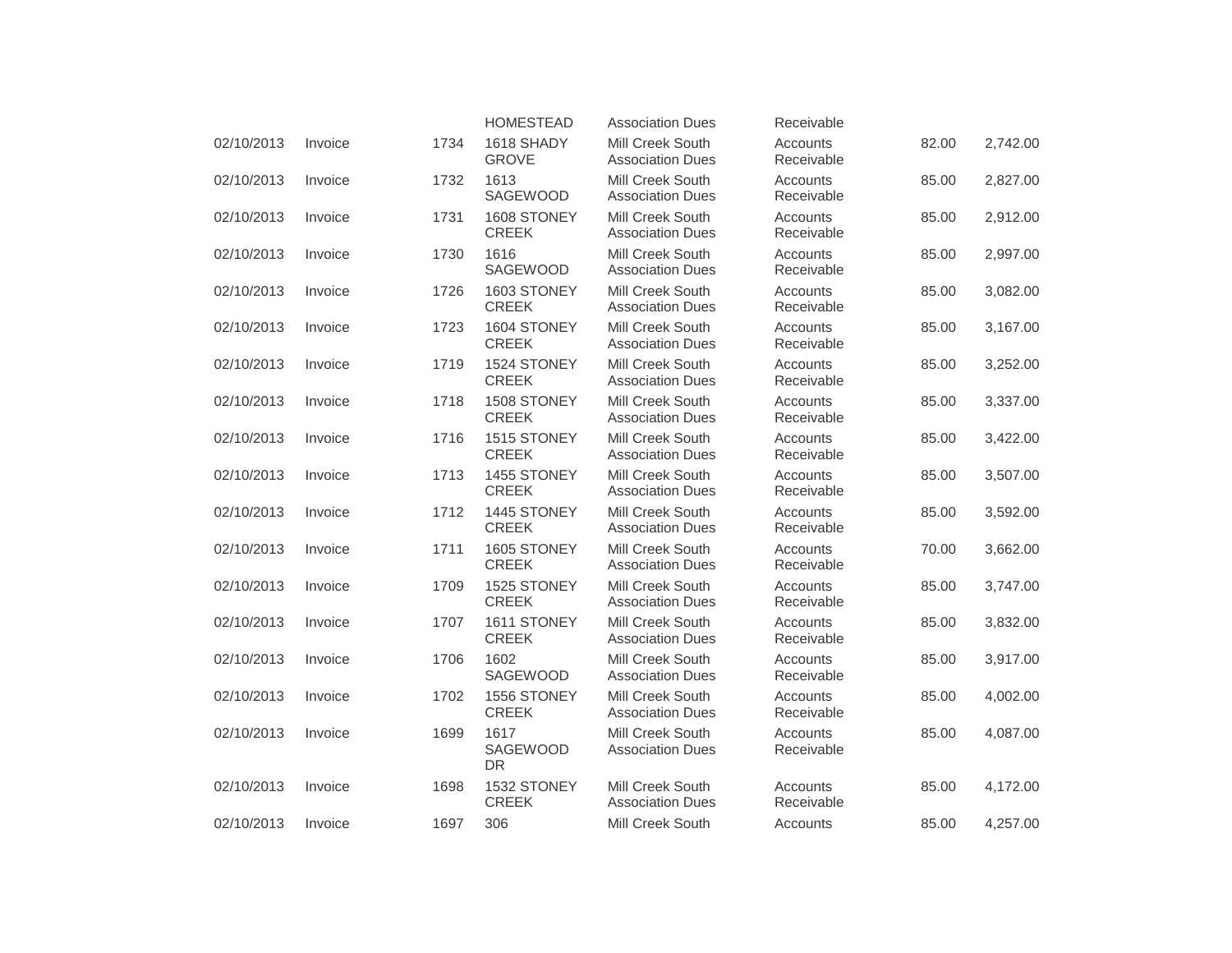|            |         |      | <b>WHISPERING</b><br><b>OAKS</b>        | <b>Association Dues</b>                     | Receivable             |       |          |
|------------|---------|------|-----------------------------------------|---------------------------------------------|------------------------|-------|----------|
| 02/10/2013 | Invoice | 1693 | 1485 STONEY<br><b>CREEK</b>             | Mill Creek South<br><b>Association Dues</b> | Accounts<br>Receivable | 85.00 | 4,342.00 |
| 02/10/2013 | Invoice | 1688 | 1465 STONEY<br><b>CREEK</b>             | Mill Creek South<br><b>Association Dues</b> | Accounts<br>Receivable | 85.00 | 4,427.00 |
| 02/10/2013 | Invoice | 1684 | <b>316 STAR</b><br><b>CREST</b>         | Mill Creek South<br><b>Association Dues</b> | Accounts<br>Receivable | 85.00 | 4,512.00 |
| 02/10/2013 | Invoice | 1681 | 435 HIDDEN<br><b>RIDGE</b>              | Mill Creek South<br><b>Association Dues</b> | Accounts<br>Receivable | 60.00 | 4,572.00 |
| 02/10/2013 | Invoice | 1680 | 432 HIDDEN<br><b>RIDGE</b>              | Mill Creek South<br><b>Association Dues</b> | Accounts<br>Receivable | 85.00 | 4,657.00 |
| 02/10/2013 | Invoice | 1678 | <b>309 STAR</b><br><b>CREST</b>         | Mill Creek South<br><b>Association Dues</b> | Accounts<br>Receivable | 85.00 | 4,742.00 |
| 02/10/2013 | Invoice | 1676 | 332<br><b>STARCREST</b>                 | Mill Creek South<br><b>Association Dues</b> | Accounts<br>Receivable | 85.00 | 4,827.00 |
| 02/10/2013 | Invoice | 1675 | 408 HIDDEN<br><b>RIDGE</b>              | Mill Creek South<br><b>Association Dues</b> | Accounts<br>Receivable | 85.00 | 4,912.00 |
| 02/10/2013 | Invoice | 1673 | 442 HIDDEN<br><b>RIDGE</b>              | Mill Creek South<br><b>Association Dues</b> | Accounts<br>Receivable | 85.00 | 4,997.00 |
| 02/10/2013 | Invoice | 1672 | 470 HIDDEN<br><b>RIDGE</b>              | Mill Creek South<br><b>Association Dues</b> | Accounts<br>Receivable | 85.00 | 5,082.00 |
| 02/10/2013 | Invoice | 1667 | 334<br><b>WHISPERING</b><br><b>OAKS</b> | Mill Creek South<br><b>Association Dues</b> | Accounts<br>Receivable | 85.00 | 5,167.00 |
| 02/10/2013 | Invoice | 1665 | 328 COPPER<br><b>HILL</b>               | Mill Creek South<br><b>Association Dues</b> | Accounts<br>Receivable | 85.00 | 5,252.00 |
| 02/10/2013 | Invoice | 1662 | 255<br><b>HOMESTEAD</b>                 | Mill Creek South<br><b>Association Dues</b> | Accounts<br>Receivable | 85.00 | 5,337.00 |
| 02/10/2013 | Invoice | 1658 | 331 COPPER<br><b>HILL</b>               | Mill Creek South<br><b>Association Dues</b> | Accounts<br>Receivable | 85.00 | 5,422.00 |
| 02/10/2013 | Invoice | 1656 | 464 HIDDEN<br><b>RIDGE</b>              | Mill Creek South<br><b>Association Dues</b> | Accounts<br>Receivable | 85.00 | 5,507.00 |
| 02/10/2013 | Invoice | 1655 | 424 HIDDEN<br><b>RIDGE</b>              | Mill Creek South<br><b>Association Dues</b> | Accounts<br>Receivable | 85.00 | 5,592.00 |
| 02/10/2013 | Invoice | 1652 | 245<br><b>HOMESTEAD</b>                 | Mill Creek South<br><b>Association Dues</b> | Accounts<br>Receivable | 85.00 | 5,677.00 |
| 02/10/2013 | Invoice | 1651 | 230<br><b>HOMESTEAD</b>                 | Mill Creek South<br><b>Association Dues</b> | Accounts<br>Receivable | 85.00 | 5,762.00 |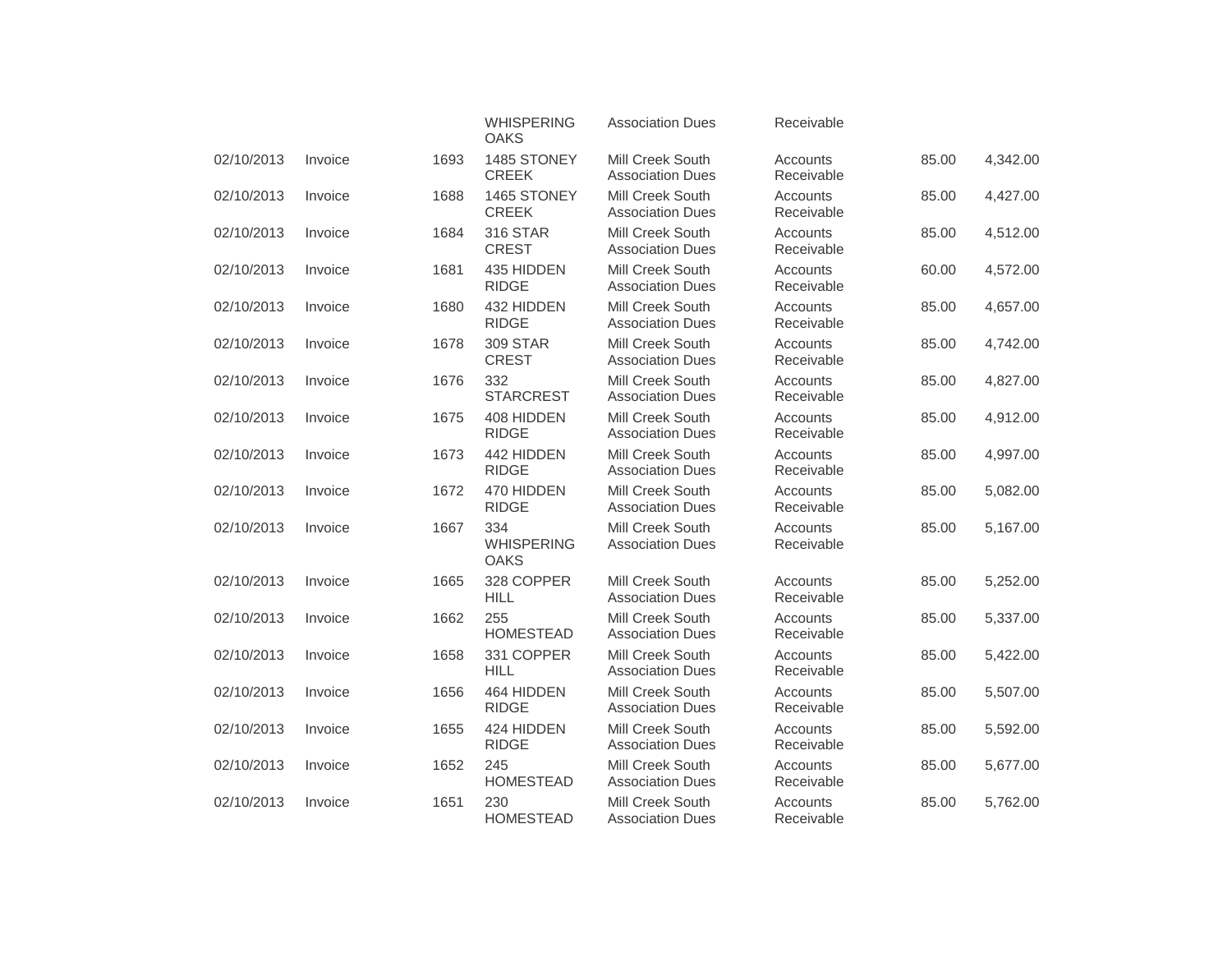| 02/10/2013 | Invoice | 1650 | 225<br><b>HOMESTEAD</b>                 | <b>Mill Creek South</b><br><b>Association Dues</b> | Accounts<br>Receivable | 85.00 | 5,847.00 |
|------------|---------|------|-----------------------------------------|----------------------------------------------------|------------------------|-------|----------|
| 02/10/2013 | Invoice | 1649 | 404 HIDDEN<br><b>RIDGE</b>              | Mill Creek South<br><b>Association Dues</b>        | Accounts<br>Receivable | 85.00 | 5,932.00 |
| 02/10/2013 | Invoice | 1645 | 459 HIDDEN<br><b>RIDGE</b>              | Mill Creek South<br><b>Association Dues</b>        | Accounts<br>Receivable | 85.00 | 6,017.00 |
| 02/10/2013 | Invoice | 1642 | 333<br><b>STARCREST</b>                 | <b>Mill Creek South</b><br><b>Association Dues</b> | Accounts<br>Receivable | 85.00 | 6,102.00 |
| 02/10/2013 | Invoice | 1639 | 1729 STONEY<br><b>CREEK</b>             | Mill Creek South<br><b>Association Dues</b>        | Accounts<br>Receivable | 85.00 | 6,187.00 |
| 02/10/2013 | Invoice | 1638 | 335 COPPER<br><b>HILL</b>               | Mill Creek South<br><b>Association Dues</b>        | Accounts<br>Receivable | 85.00 | 6,272.00 |
| 02/10/2013 | Invoice | 1636 | 320<br><b>STARCREST</b>                 | Mill Creek South<br><b>Association Dues</b>        | Accounts<br>Receivable | 85.00 | 6,357.00 |
| 02/10/2013 | Invoice | 1634 | 321<br><b>STARCREST</b>                 | Mill Creek South<br><b>Association Dues</b>        | Accounts<br>Receivable | 85.00 | 6,442.00 |
| 02/10/2013 | Invoice | 1633 | 313<br><b>STARCREST</b>                 | Mill Creek South<br><b>Association Dues</b>        | Accounts<br>Receivable | 85.00 | 6,527.00 |
| 02/10/2013 | Invoice | 1632 | <b>312 STAR</b><br><b>CREST</b>         | Mill Creek South<br><b>Association Dues</b>        | Accounts<br>Receivable | 85.00 | 6,612.00 |
| 02/10/2013 | Invoice | 1631 | <b>308 STAR</b><br><b>CREST</b>         | Mill Creek South<br><b>Association Dues</b>        | Accounts<br>Receivable | 85.00 | 6,697.00 |
| 02/10/2013 | Invoice | 1629 | 431 HIDDEN<br><b>RIDGE</b>              | Mill Creek South<br><b>Association Dues</b>        | Accounts<br>Receivable | 85.00 | 6,782.00 |
| 02/10/2013 | Invoice | 1628 | 428 HIDDEN<br><b>RIDGE</b>              | Mill Creek South<br><b>Association Dues</b>        | Accounts<br>Receivable | 85.00 | 6,867.00 |
| 02/10/2013 | Invoice | 1625 | 201<br><b>HOMESTEAD</b>                 | Mill Creek South<br><b>Association Dues</b>        | Accounts<br>Receivable | 85.00 | 6,952.00 |
| 02/10/2013 | Invoice | 1622 | 416 HIDDEN<br><b>RIDGE</b>              | Mill Creek South<br><b>Association Dues</b>        | Accounts<br>Receivable | 85.00 | 7,037.00 |
| 02/10/2013 | Invoice | 1620 | <b>305 STAR</b><br><b>CREST</b>         | Mill Creek South<br><b>Association Dues</b>        | Accounts<br>Receivable | 85.00 | 7,122.00 |
| 02/10/2013 | Invoice | 1618 | 300<br><b>STARCREST</b>                 | Mill Creek South<br><b>Association Dues</b>        | Accounts<br>Receivable | 85.00 | 7,207.00 |
| 02/10/2013 | Invoice | 1616 | 240<br><b>HOMESTEAD</b>                 | Mill Creek South<br><b>Association Dues</b>        | Accounts<br>Receivable | 85.00 | 7,292.00 |
| 02/10/2013 | Invoice | 1614 | 331<br><b>WHISPERING</b><br><b>OAKS</b> | Mill Creek South<br><b>Association Dues</b>        | Accounts<br>Receivable | 85.00 | 7,377.00 |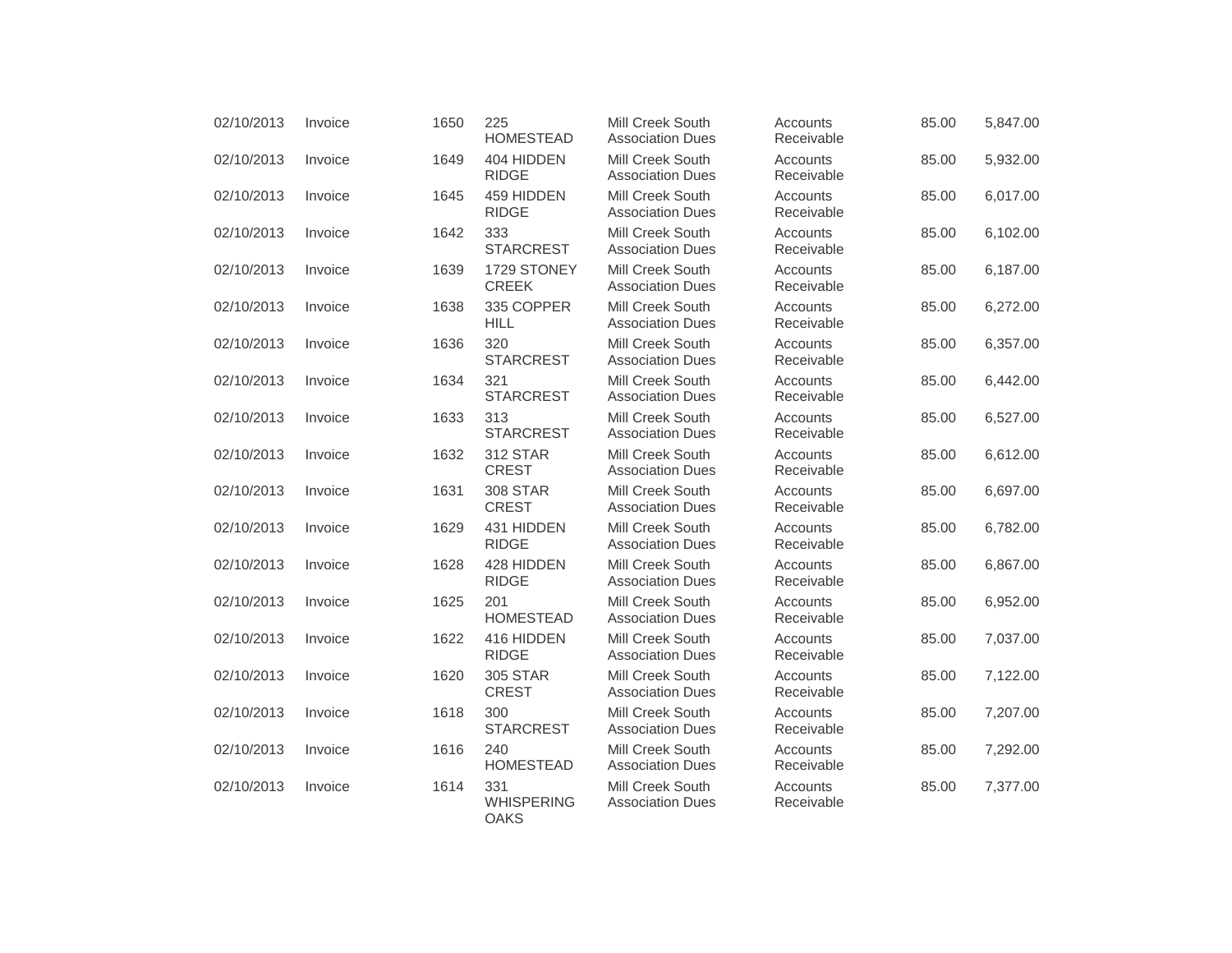| 02/10/2013 | Invoice | 1612 | 325 COPPER<br><b>HILL</b>        | <b>Mill Creek South</b><br><b>Association Dues</b> | Accounts<br>Receivable | 85.00 | 7,462.00 |
|------------|---------|------|----------------------------------|----------------------------------------------------|------------------------|-------|----------|
| 02/10/2013 | Invoice | 1611 | 285<br><b>HOMESTEAD</b>          | Mill Creek South<br><b>Association Dues</b>        | Accounts<br>Receivable | 85.00 | 7,547.00 |
| 02/10/2013 | Invoice | 1607 | 1781 STONEY<br><b>CREEK</b>      | Mill Creek South<br><b>Association Dues</b>        | Accounts<br>Receivable | 85.00 | 7,632.00 |
| 02/10/2013 | Invoice | 1605 | <b>1716 ARROW</b><br><b>WOOD</b> | Mill Creek South<br><b>Association Dues</b>        | Accounts<br>Receivable | 85.00 | 7,717.00 |
| 02/10/2013 | Invoice | 1603 | 1680 STONEY<br><b>CREEK</b>      | Mill Creek South<br><b>Association Dues</b>        | Accounts<br>Receivable | 85.00 | 7,802.00 |
| 02/10/2013 | Invoice | 1601 | 270<br><b>HOMESTEAD</b><br>LN    | Mill Creek South<br><b>Association Dues</b>        | Accounts<br>Receivable | 85.00 | 7,887.00 |
| 02/10/2013 | Invoice | 1597 | 1666 SHADY<br><b>GROVE</b>       | Mill Creek South<br><b>Association Dues</b>        | Accounts<br>Receivable | 85.00 | 7,972.00 |
| 02/10/2013 | Invoice | 1596 | 1656 STONEY<br><b>CREEK</b>      | Mill Creek South<br><b>Association Dues</b>        | Accounts<br>Receivable | 85.00 | 8,057.00 |
| 02/16/2013 | Invoice | 1733 | 1616 STONEY<br><b>CREEK</b>      | Mill Creek South<br><b>Association Dues</b>        | Accounts<br>Receivable | 85.00 | 8,142.00 |
| 02/16/2013 | Invoice | 1725 | 1580 STONEY<br><b>CREEK</b>      | Mill Creek South<br><b>Association Dues</b>        | Accounts<br>Receivable | 85.00 | 8,227.00 |
| 02/16/2013 | Invoice | 1717 | 1500 STONEY<br><b>CREEK</b>      | Mill Creek South<br><b>Association Dues</b>        | Accounts<br>Receivable | 85.00 | 8,312.00 |
| 02/16/2013 | Invoice | 1714 | 1460 STONEY<br><b>CREEK</b>      | Mill Creek South<br><b>Association Dues</b>        | Accounts<br>Receivable | 85.00 | 8,397.00 |
| 02/16/2013 | Invoice | 1704 | 1601 STONEY<br><b>CREEK</b>      | Mill Creek South<br><b>Association Dues</b>        | Accounts<br>Receivable | 85.00 | 8,482.00 |
| 02/16/2013 | Invoice | 1700 | 1450 STONEY<br><b>CREEK</b>      | Mill Creek South<br><b>Association Dues</b>        | Accounts<br>Receivable | 85.00 | 8,567.00 |
| 02/16/2013 | Invoice | 1694 | 471 HIDDEN<br><b>RIDGE</b>       | Mill Creek South<br><b>Association Dues</b>        | Accounts<br>Receivable | 85.00 | 8,652.00 |
| 02/16/2013 | Invoice | 1692 | 1475 STONEY<br><b>CREEK</b>      | Mill Creek South<br><b>Association Dues</b>        | Accounts<br>Receivable | 85.00 | 8,737.00 |
| 02/16/2013 | Invoice | 1691 | 1505 STONEY<br><b>CREEK</b>      | Mill Creek South<br><b>Association Dues</b>        | Accounts<br>Receivable | 85.00 | 8,822.00 |
| 02/16/2013 | Invoice | 1682 | 215<br><b>HOMESTEAD</b>          | Mill Creek South<br><b>Association Dues</b>        | Accounts<br>Receivable | 85.00 | 8,907.00 |
| 02/16/2013 | Invoice | 1681 | 435 HIDDEN<br><b>RIDGE</b>       | Mill Creek South<br><b>Association Dues</b>        | Accounts<br>Receivable | 25.00 | 8,932.00 |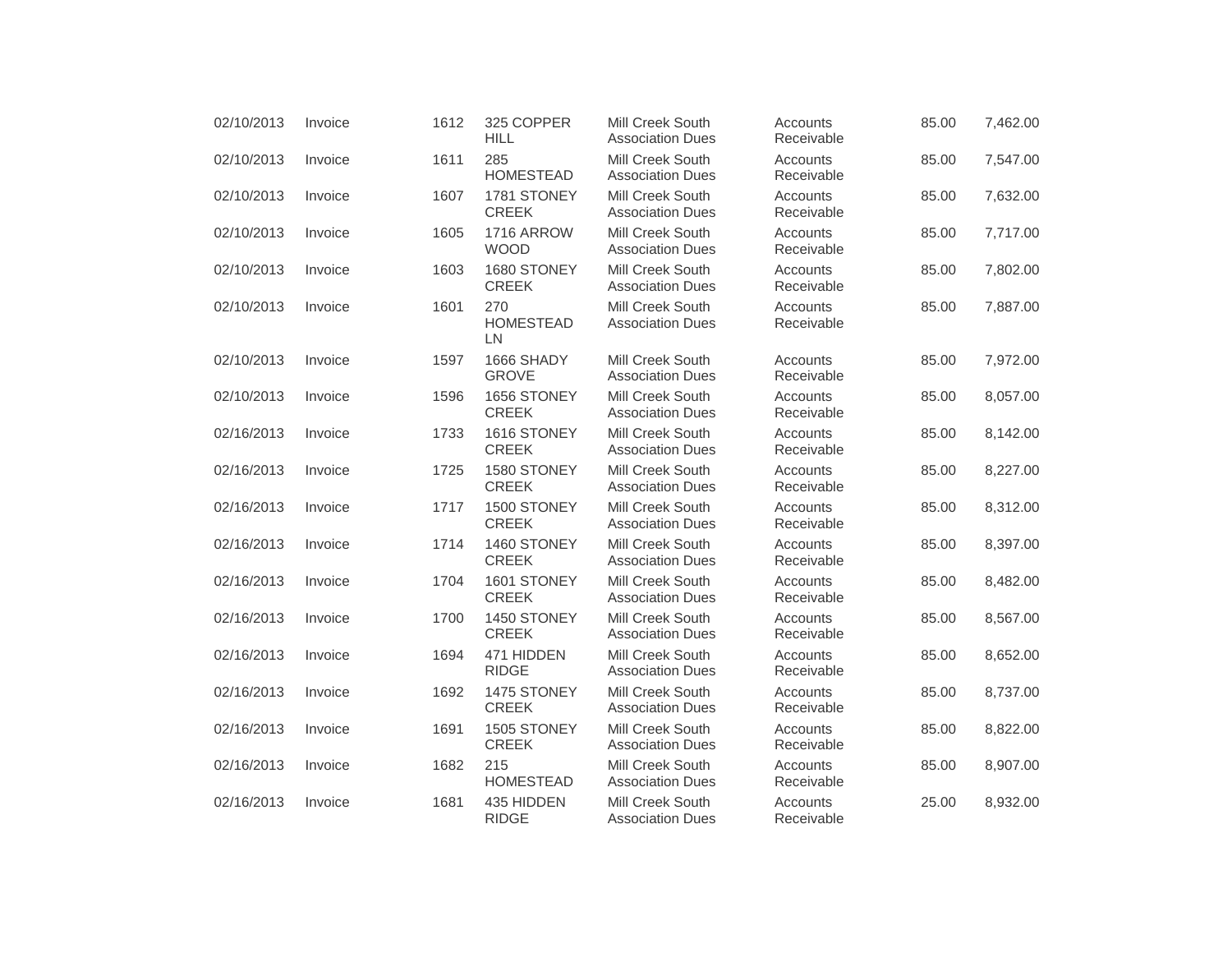| 02/16/2013 | Invoice | 1669 | 420 HIDDEN<br><b>RIDGE</b>              | <b>Mill Creek South</b><br><b>Association Dues</b> | Accounts<br>Receivable | 85.00 | 9,017.00  |
|------------|---------|------|-----------------------------------------|----------------------------------------------------|------------------------|-------|-----------|
| 02/16/2013 | Invoice | 1674 | 235<br><b>HOMESTEAD</b>                 | Mill Creek South<br><b>Association Dues</b>        | Accounts<br>Receivable | 85.00 | 9,102.00  |
| 02/16/2013 | Invoice | 1671 | 439 HIDDEN<br><b>RIDGE</b>              | Mill Creek South<br><b>Association Dues</b>        | Accounts<br>Receivable | 85.00 | 9,187.00  |
| 02/16/2013 | Invoice | 1670 | 425 HIDDEN<br><b>RIDGE</b>              | Mill Creek South<br><b>Association Dues</b>        | Accounts<br>Receivable | 85.00 | 9,272.00  |
| 02/16/2013 | Invoice | 1664 | 327<br><b>WHISPERING</b><br><b>OAKS</b> | Mill Creek South<br><b>Association Dues</b>        | Accounts<br>Receivable | 85.00 | 9,357.00  |
| 02/16/2013 | Invoice | 1663 | 325<br><b>STARCREST</b>                 | <b>Mill Creek South</b><br><b>Association Dues</b> | Accounts<br>Receivable | 85.00 | 9,442.00  |
| 02/16/2013 | Invoice | 1641 | 330 COPPER<br><b>HILL</b>               | Mill Creek South<br><b>Association Dues</b>        | Accounts<br>Receivable | 85.00 | 9,527.00  |
| 02/16/2013 | Invoice | 1647 | 312<br><b>WHISPERING</b><br><b>OAKS</b> | Mill Creek South<br><b>Association Dues</b>        | Accounts<br>Receivable | 85.00 | 9,612.00  |
| 02/16/2013 | Invoice | 1646 | 460 HIDDEN<br><b>RIDGE</b>              | <b>Mill Creek South</b><br><b>Association Dues</b> | Accounts<br>Receivable | 85.00 | 9,697.00  |
| 02/16/2013 | Invoice | 1643 | 415 HIDDEN<br><b>RIDGE</b>              | Mill Creek South<br><b>Association Dues</b>        | Accounts<br>Receivable | 85.00 | 9,782.00  |
| 02/16/2013 | Invoice | 1588 | 1765 STONEY<br><b>CREEK</b>             | Mill Creek South<br><b>Association Dues</b>        | Accounts<br>Receivable | 25.00 | 9,807.00  |
| 02/16/2013 | Invoice | 1621 | 318<br><b>WHISPERING</b><br><b>OAKS</b> | Mill Creek South<br><b>Association Dues</b>        | Accounts<br>Receivable | 85.00 | 9,892.00  |
| 02/16/2013 | Invoice | 1619 | <b>301 STAR</b><br><b>CREST</b>         | <b>Mill Creek South</b><br><b>Association Dues</b> | Accounts<br>Receivable | 85.00 | 9,977.00  |
| 02/16/2013 | Invoice | 1615 | 295<br><b>HOMESTEAD</b>                 | Mill Creek South<br><b>Association Dues</b>        | Accounts<br>Receivable | 85.00 | 10,062.00 |
| 02/16/2013 | Invoice | 1609 | 1660 SHADY<br><b>GROVE</b>              | Mill Creek South<br><b>Association Dues</b>        | Accounts<br>Receivable | 85.00 | 10,147.00 |
| 02/16/2013 | Invoice | 1602 | 1665 STONEY<br><b>CREEK</b>             | Mill Creek South<br><b>Association Dues</b>        | Accounts<br>Receivable | 85.00 | 10,232.00 |
| 02/16/2013 | Invoice | 1598 | 1636 SHADY<br><b>GROVE</b>              | Mill Creek South<br><b>Association Dues</b>        | Accounts<br>Receivable | 85.00 | 10,317.00 |
| 02/16/2013 | Invoice | 1594 | 1648 SHADY<br><b>GROVE</b>              | Mill Creek South<br><b>Association Dues</b>        | Accounts<br>Receivable | 85.00 | 10,402.00 |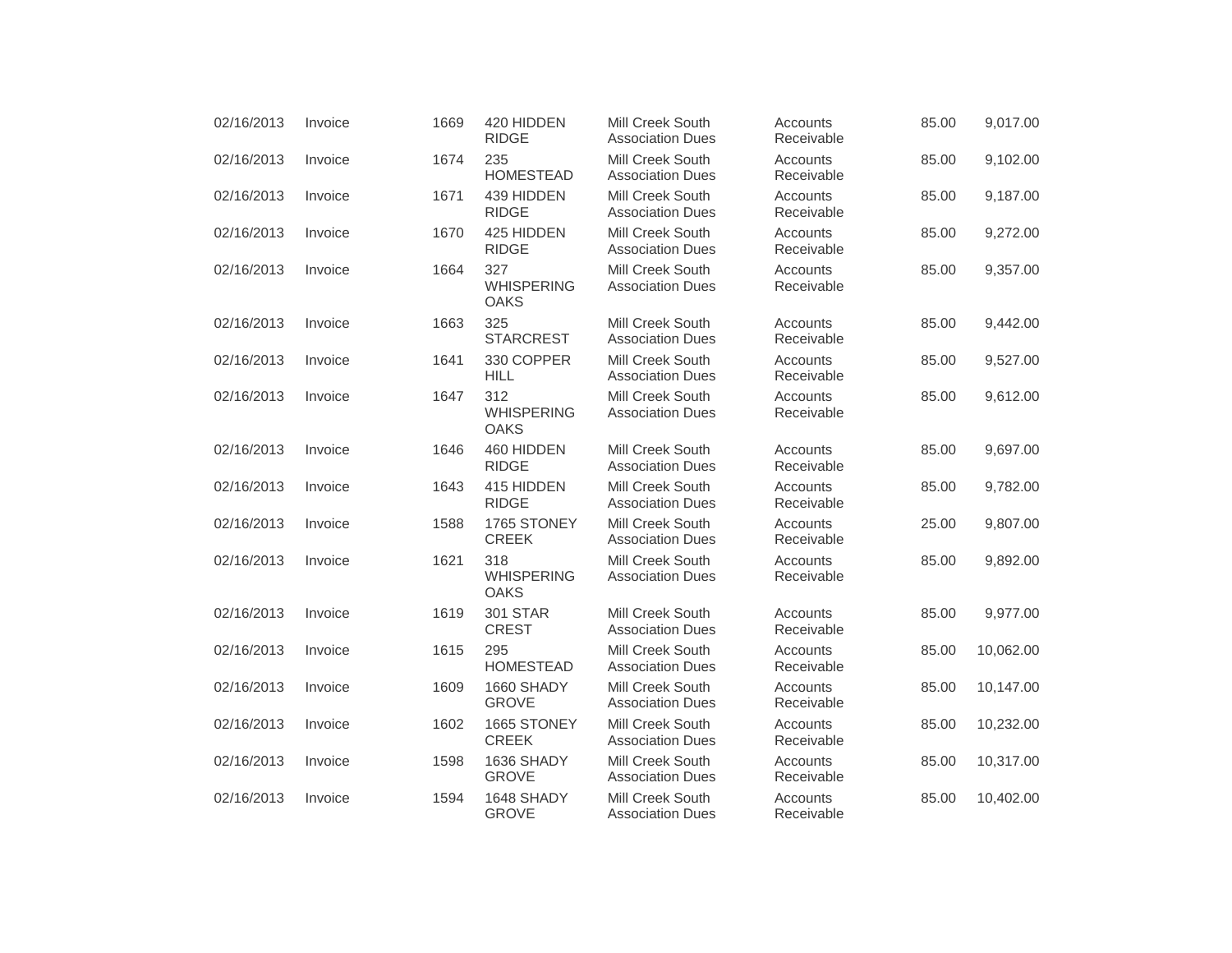| 02/16/2013            | Invoice | 1588 | 1765 STONEY<br><b>CREEK</b>     | <b>Mill Creek South</b><br><b>Association Dues</b>  | Accounts<br>Receivable | 60.00       | 10,462.00 |
|-----------------------|---------|------|---------------------------------|-----------------------------------------------------|------------------------|-------------|-----------|
| 02/16/2013            | Invoice | 1585 | 1749 STONEY<br><b>CREEK</b>     | Mill Creek South<br><b>Association Dues</b>         | Accounts<br>Receivable | 85.00       | 10,547.00 |
| 02/16/2013            | Invoice | 1569 | 1737 STONEY<br><b>CREEK</b>     | Mill Creek South<br><b>Association Dues</b>         | Accounts<br>Receivable | 85.00       | 10,632.00 |
| 02/16/2013            | Invoice | 1564 | <b>1708 BENT</b><br><b>TREE</b> | Mill Creek South<br><b>Association Dues</b>         | Accounts<br>Receivable | 85.00       | 10,717.00 |
| 02/16/2013            | Invoice | 1573 | 1672 STONEY<br><b>CREEK</b>     | Mill Creek South<br><b>Association Dues</b>         | Accounts<br>Receivable | 85.00       | 10,802.00 |
| 02/16/2013            | Invoice | 1572 | 1790 STONEY<br><b>CREEK</b>     | <b>Mill Creek South</b><br><b>Association Dues</b>  | Accounts<br>Receivable | 85.00       | 10,887.00 |
| 02/16/2013            | Invoice | 1563 | <b>1707 BENT</b><br><b>TREE</b> | Mill Creek South<br><b>Association Dues</b>         | Accounts<br>Receivable | 85.00       | 10,972.00 |
| 02/16/2013            | Invoice | 1562 | 1690 SHADY<br><b>GROVE</b>      | <b>Mill Creek South</b><br><b>Association Dues</b>  | Accounts<br>Receivable | 85.00       | 11,057.00 |
| 02/16/2013            | Invoice | 1550 | 1621 STONEY<br><b>CREEK</b>     | Mill Creek South<br><b>Association Dues</b>         | Accounts<br>Receivable | 85.00       | 11,142.00 |
| 02/16/2013            | Invoice | 1553 | <b>1702 BENT</b><br><b>TREE</b> | Mill Creek South<br><b>Association Dues</b>         | Accounts<br>Receivable | 85.00       | 11,227.00 |
| 02/16/2013            | Invoice | 1552 | 1632 STONEY<br><b>CREEK</b>     | <b>Mill Creek South</b><br><b>Association Dues</b>  | Accounts<br>Receivable | 85.00       | 11,312.00 |
| 02/16/2013            | Invoice | 1551 | 1624 SHADY<br><b>GROVE</b>      | Mill Creek South<br><b>Association Dues</b>         | Accounts<br>Receivable | 85.00       | 11,397.00 |
| 02/16/2013            | Invoice | 1549 | 1621<br>SAGEWOOD                | Mill Creek South<br><b>Association Dues</b>         | Accounts<br>Receivable | 85.00       | 11,482.00 |
| 02/16/2013            | Invoice | 1546 | 1633 SHADY<br><b>GROVE</b>      | Mill Creek South<br><b>Association Dues</b>         | Accounts<br>Receivable | 85.00       | 11,567.00 |
| 02/16/2013            | Invoice | 1543 | 1625<br>SAGEWOOD                | Mill Creek South<br><b>Association Dues</b>         | Accounts<br>Receivable | 85.00       | 11,652.00 |
| 02/16/2013            | Invoice | 1534 | 1773 STONEY<br><b>CREEK</b>     | Mill Creek South<br><b>Association Dues</b>         | Accounts<br>Receivable | 85.00       | 11,737.00 |
| 02/16/2013            | Invoice | 1358 | 1790 STONEY<br><b>CREEK</b>     | Annual Homeowner<br>Association dues for 1<br>year. | Accounts<br>Receivable | 85.00       | 11,822.00 |
| <b>Total for Dues</b> |         |      |                                 |                                                     |                        | \$11,822.00 |           |
| Misc. Income          |         |      |                                 |                                                     |                        |             |           |
| 01/26/2013            | Invoice | 1524 | 1455 STONEY                     | Late Fee for Annual                                 | Accounts               | 10.00       | 10.00     |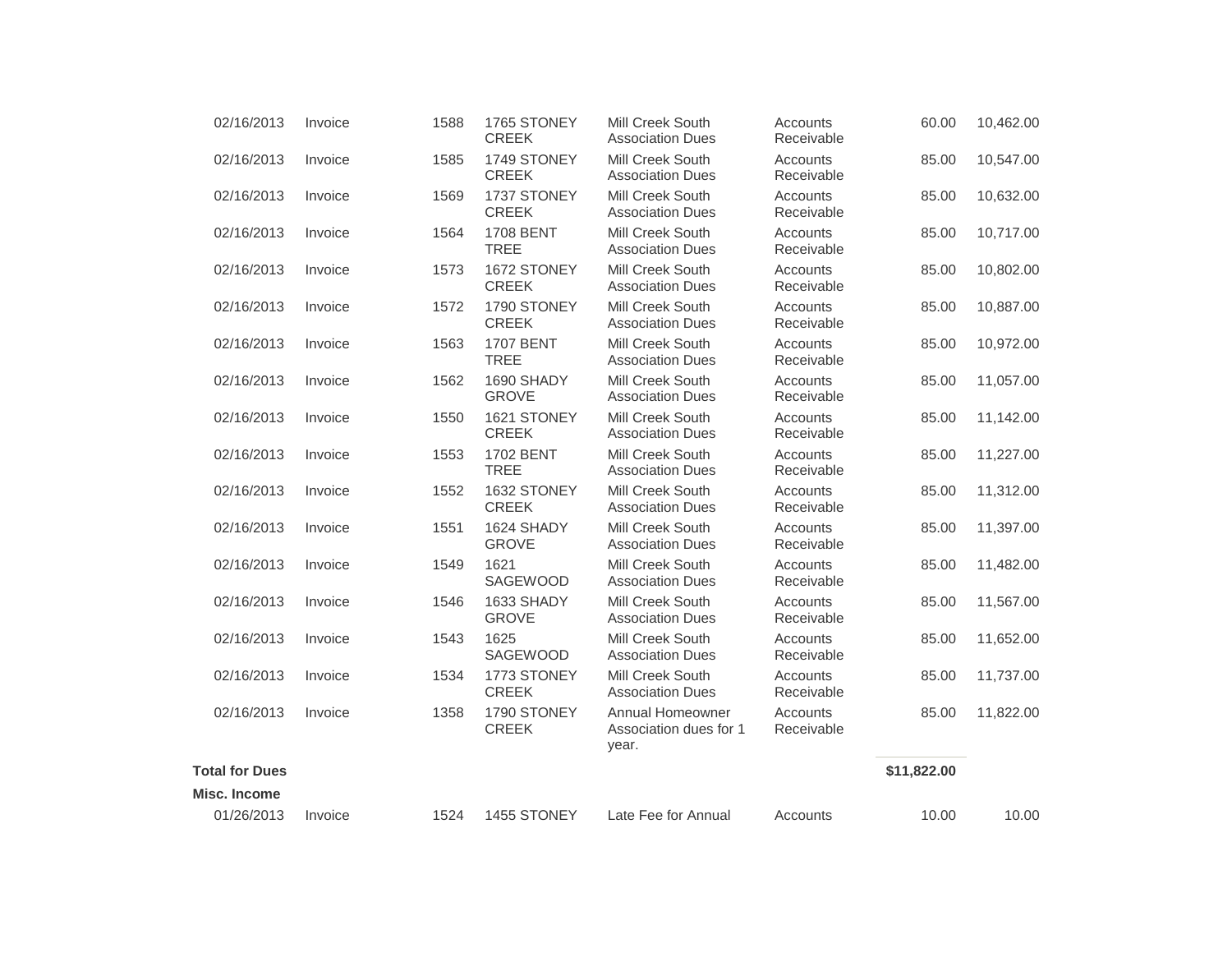|                                     |                                                 |      | <b>CREEK</b>                  | Homeowners<br><b>Association Dues</b>                               | Receivable                                           |             |           |
|-------------------------------------|-------------------------------------------------|------|-------------------------------|---------------------------------------------------------------------|------------------------------------------------------|-------------|-----------|
| 01/26/2013                          | Invoice                                         | 1524 | 1455 STONEY<br><b>CREEK</b>   | Finance Charges on<br>Overdue Balance                               | Accounts<br>Receivable                               | 4.34        | 14.34     |
| 01/26/2013                          | Invoice                                         | 1508 | 1600 STONEY<br><b>CREEK</b>   | Late Fee for Annual<br><b>Homeowners</b><br><b>Association Dues</b> | Accounts<br>Receivable                               | 5.00        | 19.34     |
| 01/26/2013                          | Invoice                                         | 1508 | 1600 STONEY<br><b>CREEK</b>   | Finance Charges on<br>Overdue Balance                               | Accounts<br>Receivable                               | 4.34        | 23.68     |
| 02/16/2013                          | Invoice                                         | 1358 | 1790 STONEY<br><b>CREEK</b>   | 1 Month Finance<br>Charges on Overdue<br><b>Balance</b>             | Accounts<br>Receivable                               | 4.34        | 28.02     |
| 02/16/2013                          | Invoice                                         | 1358 | 1790 STONEY<br><b>CREEK</b>   | Late Fee for Annual<br>Homeowners<br><b>Association Dues</b>        | Accounts<br>Receivable                               | 10.00       | 38.02     |
| <b>Total for Misc. Income</b>       |                                                 |      |                               |                                                                     |                                                      | \$38.02     |           |
| <b>Total for Income</b>             |                                                 |      |                               |                                                                     |                                                      | \$11,875.02 |           |
| <b>Cost of Goods Sold</b>           |                                                 |      |                               |                                                                     |                                                      |             |           |
|                                     | <b>Mailboxes/paint for homeowners</b>           |      |                               |                                                                     |                                                      |             |           |
| 02/10/2013                          | Invoice                                         | 1735 | 1651 SHADY<br><b>GROVE CT</b> | Mail box repair                                                     | Accounts<br>Receivable                               | $-60.00$    | $-60.00$  |
| 02/16/2013                          | Invoice                                         | 1738 | 1790 STONEY<br><b>CREEK</b>   | Mail box repair                                                     | Accounts<br>Receivable                               | $-90.00$    | $-150.00$ |
| 02/16/2013                          | Invoice                                         | 1737 | 435 HIDDEN<br><b>RIDGE</b>    | Mail box repairM                                                    | Accounts<br>Receivable                               | $-60.00$    | $-210.00$ |
| 02/17/2013                          | Invoice                                         | 1739 | 405 HIDDEN<br><b>RIDGE</b>    | Mail box repair                                                     | Accounts<br>Receivable                               | $-60.00$    | $-270.00$ |
|                                     | <b>Total for Mailboxes/paint for homeowners</b> |      |                               |                                                                     |                                                      | $$ -270.00$ |           |
| <b>Total for Cost of Goods Sold</b> |                                                 |      |                               |                                                                     |                                                      | $$ -270.00$ |           |
| <b>Gross Profit</b>                 |                                                 |      |                               |                                                                     |                                                      | \$12,145.02 |           |
| <b>Expenses</b>                     |                                                 |      |                               |                                                                     |                                                      |             |           |
| <b>Bank Service Fees</b>            |                                                 |      |                               |                                                                     |                                                      |             |           |
| 01/22/2013                          | Check                                           |      | Service Charge                |                                                                     | <b>BB&amp;T Basic</b><br><b>Business</b><br>Checking | 26.00       | 26.00     |
| 02/01/2013                          | Check                                           |      | <b>BBT</b>                    |                                                                     | <b>BB&amp;T Basic</b>                                | 5.00        | 31.00     |